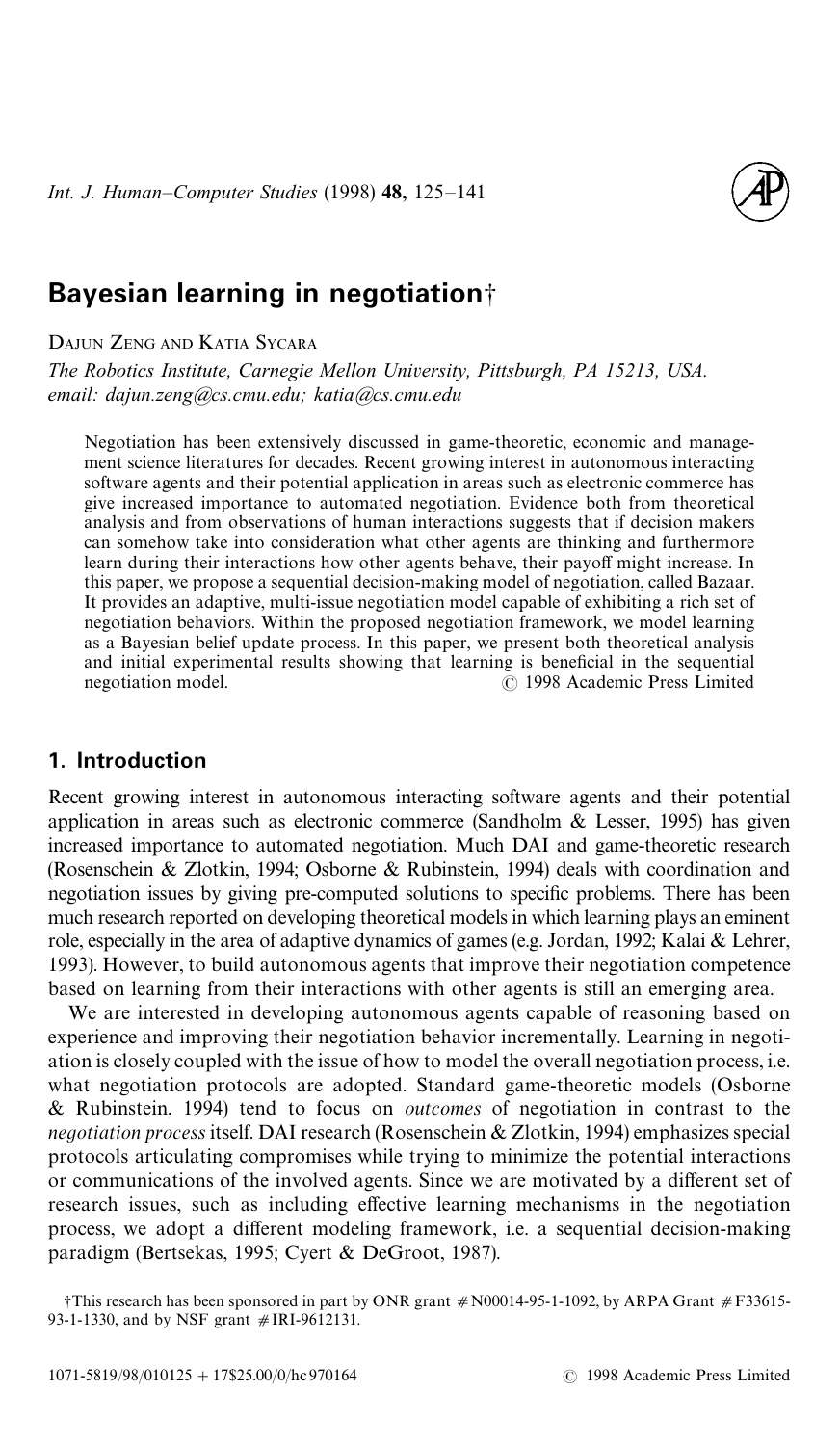The basic characteristics of a sequential decision-making model are: (1) there is a sequence of decision-making points (different stages) which are dependent on each other and (2) the decision maker has a chance to update his knowledge after implementing the decision made at a certain stage and receiving feedback so that he can make a more informed decision at the next stage. The following observations support our choice of sequential decision-making as the baseline negotiation model. First, most negotiation tasks involve multiple rounds of exchanging proposals and counter-proposals. A sequential decision-making framework provides readily available constructs to model the iterative nature of inter-agent interactions. Second, negotiating agents indeed receive feedback after they offer a proposal or a counterproposal in the form of replies from the recipient agent(s). Third, a sequential decision-making framework supports an open-world approach. An agent does not need to have a complete world model at the outset of negotiation. Whenever new information comes in, irrespective of whether the agent learns the new knowledge by itself or some other information sources become available, it can make use of the newly acquired knowledge at the next decision making point. The agent can handle in the same manner more difficult situations where agents not only do not have complete information, but also the environment and other agents might be constantly changing. Last but not the least, learning can take place naturally in a sequential decision-making framework. This type of on-line incremental learning behavior is highly desirable in an automated negotiation program.

In this paper, we propose such a sequential decision-making model, called Bazaar, which is able to learn. We address multi-agent learning issues in Bazaar by explicitly modeling beliefs about the negotiation environment and the participating agents under a probabilistic framework using a Bayesian learning representation and updating mechanism. We also report our initial experimental results in a simple bargaining scenario. Our ultimate research goal is to develop an adaptive negotiation model capable of exhibiting a rich set of negotiation behaviors with modest computational efforts.

## **2. A survey of existing negotiation models**

Traditional single-agent decision-making models ty[pically assume](#page-16-0) that the decision maker has complete knowledge of (1) his own preference ordering or utility function, and (2) the probabilities associated with the various outcomes. When multiple agents are involved, such as in negotiation, the introduction of *strategic* interaction, however, complicates this picture. In making his decision, the rational individual must take into account the probable choices of others, whose choices are in turn contingent upon his own. This leads to the well-known *outguessing regress* (Young, 1975) where no accurate prediction or confident expectation about the individual choices can be produced. Therefore, the central theme of all negotiation models is avoiding this *dilemma* involved in strategic interaction.

In order to circumvent the *outguessing regress* of strategic interactions, game-theoretic models make the following restrictive assumptions: $\dagger$  (1) Both the number of players

<sup>-</sup> It should be noted that some of the very recent game-theoretic models are directly motivated by considerations of dropping or relaxing some of these assumptions. Although there has been interesting progress reported in the literature (e.g. Jordan, 1992), the fundamental framework and methodology of game theory remains almost the same and it might be too early to tell whether these new results will reshape the current game-theoretic framework.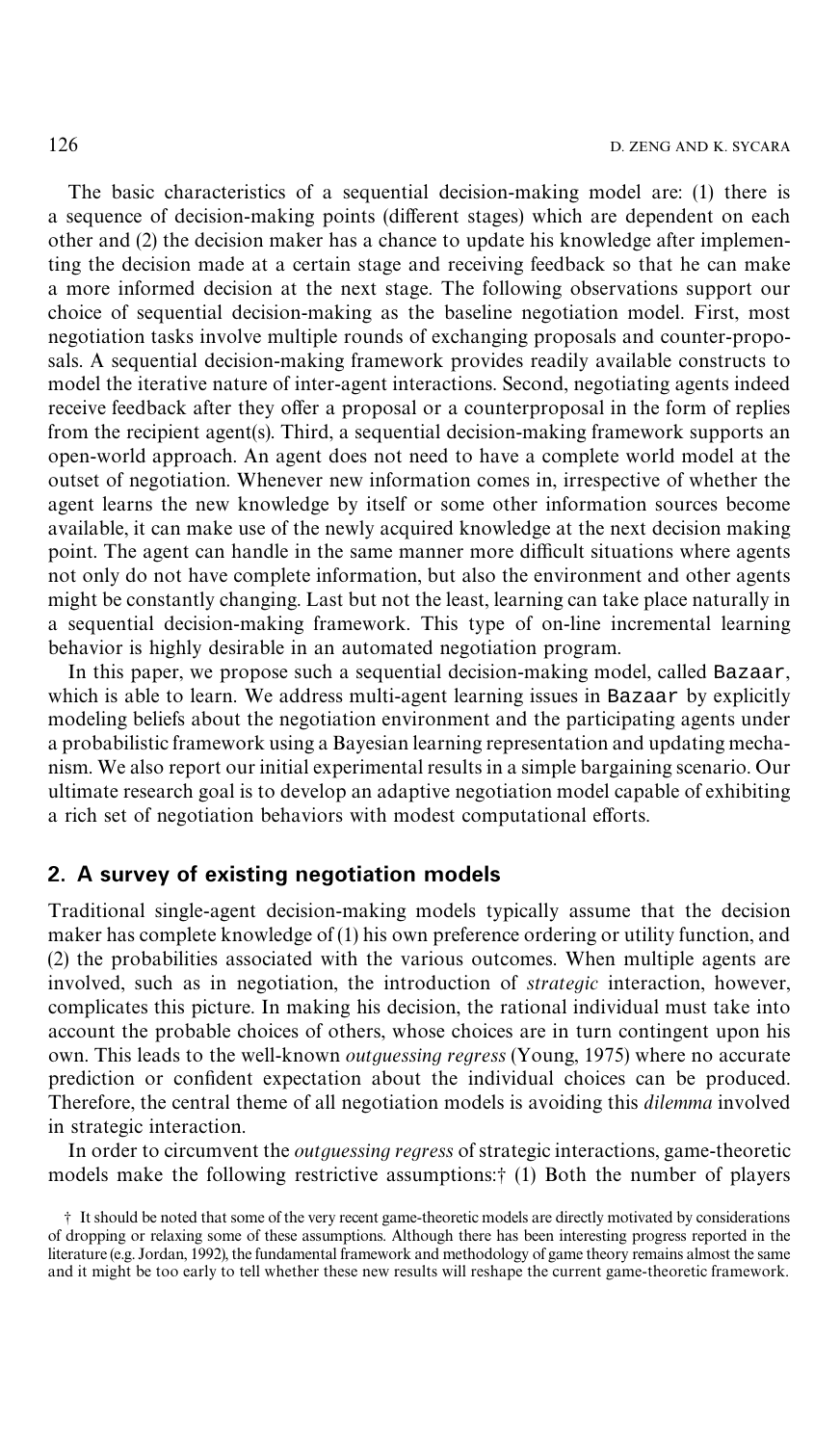and their identity are assumed to be fixed and known to everyone. (2) All the players are assumed to be fully rational, and each player knows that the others are rational (common knowledge). Each player's set of alternatives is fixed and known. (3) Each player's risk-taking attitude and expected-utility calculations are also fixed and known to each and every individual involved in decision-making. These assumptions limit the applicability of game-theoretic frameworks for solving realistic problems. Another important limitation of game-theoretic models is that these models are fundamentally static in the sense that they primarily focus on *outcomes* in contrast to negotiation *processes*. The search for determinate rational decisions within the framework of game theory has not led to a general model governing rational choice in interdependent situations. Instead, it has produced a number of special models applicable to specific types of interdependent decision-making. For instance, the most celebrated solution concept, the von Neumann*—*[Morgenstern solution, is base](#page-16-0)d on the fact that in a two-person, zero-sum game, an outguessing [regress can be avoided by assu](#page-16-0)ming (not unrealistically) that one player knows that his opponent will ''do his worst'', whatever strategy he selects himself. Analyses of the *N*-person cooperative game circumvent the difficulties associated with strategic interaction in a different way by introducing detailed decision rules concerning such things as the relative *power* of the players, e.g. the Shapley value and the Nash solution (Luce & Raiffa, 1957; Nash, 1950).

Some game theorists (e.g. Harsanyi & Selten, 1972) have sought to achieve determinate solutions for nonzero-sum games by introducing the notion that each player may be able to assign *subjective probabilities* to the choices of the other participant. In other words, it is possible to suppose that each individual proceeds in some subjective fashion to estimate the probable choices of the other player. In essence, the individual acquires information in the process so that his choice problem reduces to a situation that is fundamentally analogous to a game against nature as in a traditional singleagent decision-making situation. We view this line of research as more closely coupled with sequential decision-making view of negotiation rather than orthogonal game models.

To a large extent, these theoretical models are not concerned with computational issues, i.e. how to deal with inevitable practical complexities that do not have proper analytic representations and therefore have not found their way into the models. Some of the AI models, in this sense, can be understood as bridges betwee[n applications and](#page-16-0) [abstract theoretical models. Pl](#page-16-0)aying games (e.g. chess, go) has been one of the major foci of AI. For certain games, game theory is able to provide a theoretically sound mathematical solution and winni[ng strategy. Th](#page-16-0)e existence of the solution, however, does not guarantee that the player can find the solution. AI models and programs help the players locate an approximate solution strategy according to bounded rationally principles by [utilizing heuristic search, heuris](#page-16-0)tic evaluation and learning techniques (Russell & Wefald, 1991; Rich & Knight, 1991). Along with the emergence and development of DAI techniques, there has been increasing interest in using AI methodology and frameworks in negotiation modeling. Sycara (1990) enriched the negotiation model by integrating AI planning, case-based reasoning and other decision-theoretic techniques. Multi-agent resource allocation as a special case of negotiation has been extensively explored by Kraus & Subrahmanian (1995), in which logic framework and time constraints are taken into consideration within the traditional framework of game theory. Some recent work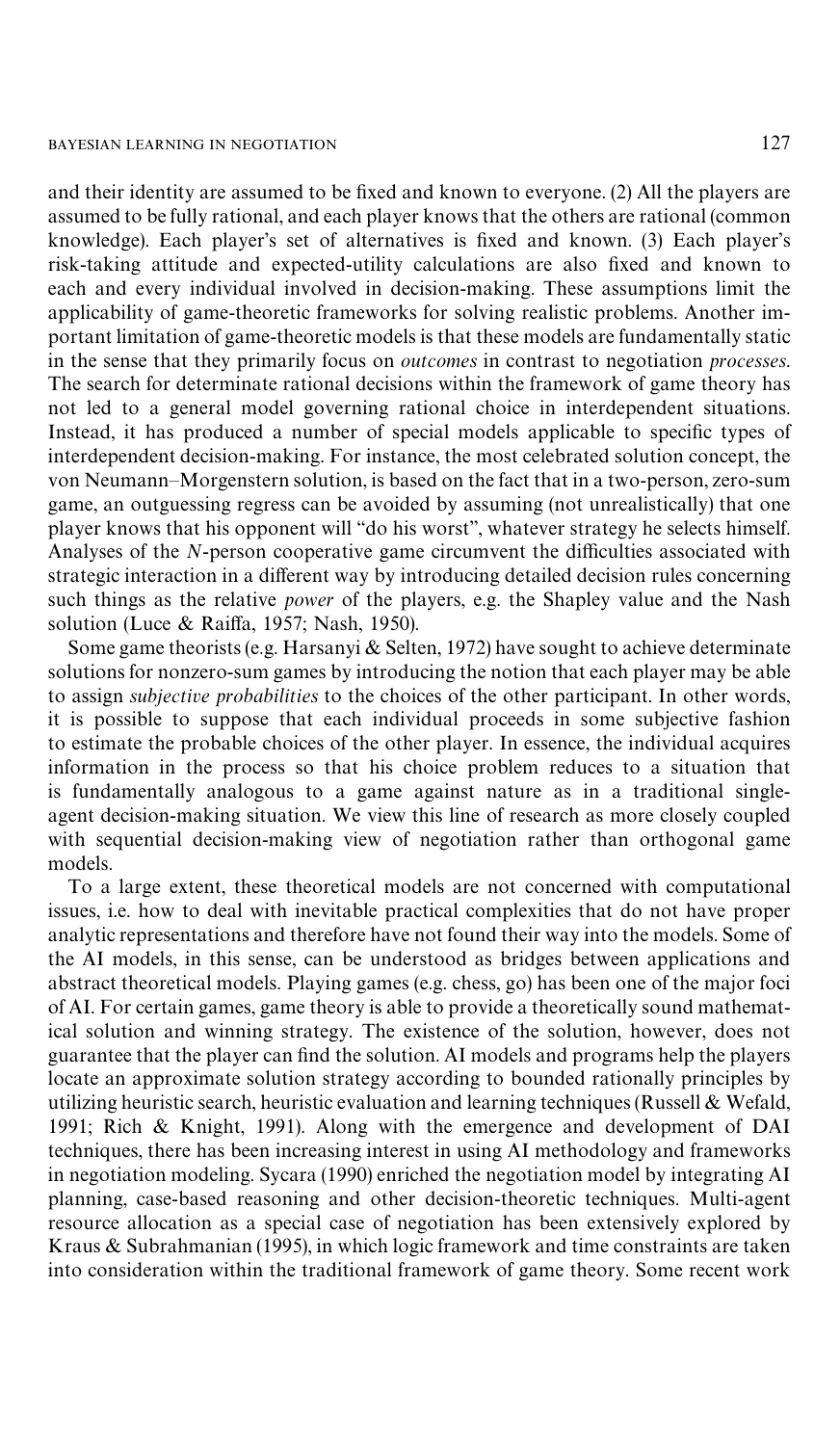(e.g. Sen & Sekaran, 1995; Sandholm & Lesser, 1995) in the context of distributed AI addresses multiagent learning issues in various settings. Our work differs from others by explicitly modeling negotiation as a sequential decision-making task and using Bayesian updating as the underlying learning mechanism.

#### **3. Sequential decision-making with rational learning**

Our overall research goal is to develop a computational model of negotiation that can handle multi-agent learning and other complicated issues (e.g. multi-issue multi-criteria negotiation) that do not have straightforward and computationally efficient analytic models. We believe that a useful computational model of negotiation should exhibit the following characteristics. (1) The model should support a concise yet effective way to represent negotiation context. (2) The model should be prescriptive in nature. (3) The computational resources required for finding reasonable suggestions/solutions should be moderate, sometimes at the cost of compromising the rigor of the model and the optimality of solutions. (4) The model should provide means to model the dynamics of negotiation. (5) The model should also support the learning capability of participating agents.

Motivated by these desirable features, we have developed Bazaar, a sequential decision-making negotiation model that is capable of learning. We describe how the proposed model works in a simple negotiation scenario for illustrative purposes before we present the formal description of Bazaar:

Suppose two computer programs are negotiating on behalf of their users in a supply chain management scenario. Agent 1 is the producer (supplier)'s agent and Agent 2 is the buyer's agent. These two agents are involved in a negotiation process where a detailed contract concerning product mix, delivery date, price, etc., is expected to be achieved. The overall negotiation process can be modeled as exchanging proposals and counterproposals, as typically happens in human negotiations..

Let us first view the negotiation from the supplier, i.e. Agent 1's point of view. We ignore the problem associated with locating potential buyers and assume that the existence of Agent 2 is known to Agent 1. We also assume a communication channel between Agent 1 and Agent 2 is readily available. At the outset, Agent 1 needs to come up with a solution package detailing its offer with respect to product, price, delivery date, quality, etc. How to determine the particular value of these variables depends on the following factors: (1) Agent 1's own cost and profit structure and evaluation, (2) Agent 1's understanding of the current economic situation and potential demand for its product, (3) Agent 1's model of Agent 2 and (4) Agent 1's expectation from Agent 2, such as potentially profitable future transactions.

Considering all these factors and the trade-offs among them, Agent 1 calculates the expected payoff value associated with possible offers, and selects the offer that maximizes his payoff. Agent 2 receives the offer transmitted by Agent 1. To decide whether to accept this offer or to counterpropose, Agent 2 essentially uses a similar evaluation procedures as Agent 1.

The next step would be easy if Agent 2 decides to accept the offer. In that case, Agent 2 just needs to send an acceptance message to Agent 1, which finalises the contract. If Agent 2 is not satisfied with the offer, it can either abort the negotiation or send back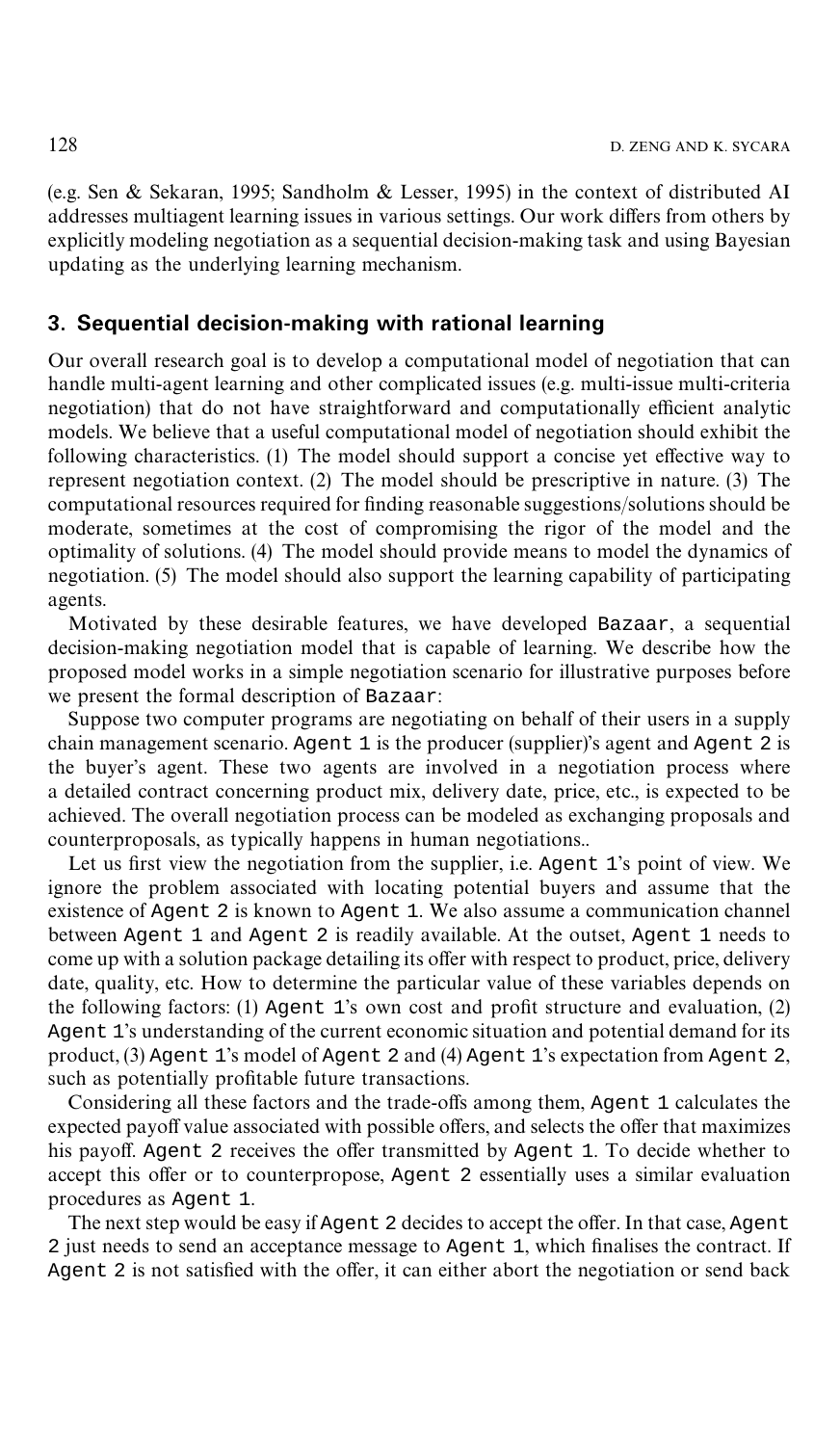a counterproposal. Again, the process of determining the counterproposal is similar to that used by Agent 1 to determine the initial proposal. First, Agent 2 calculates the payoff function whose domain is all feasible offers. Then the offer that maximizes Agent 2's payoff is selected. It should be noted that the fact that Agent 1 has sent a proposal does have an impact on the decision-making process that Agent 2 goes through when deliberating his counterproposal, since Agent 2's internal knowledge of Agent 1 and possibly the knowledge about the supply situation have been updated. Agent 1's proposals affects Agent 2's decision in a quite indirect way by causing changes in Agent 2's perception of Agent 1.

After Agent 1 receives the counterproposal offered by Agent 2, Agent 1 first updates its model of Agent 2, then evaluates the offer in the light of newer knowledge. If it is deemed as an acceptable offer, the negotiation process is brought to an end. Otherwise, Agent 1 sends a counterproposal based on its payoff structure and newer knowledge about its counterpart, Agent 2. Exchanges of proposals and counterproposals will go on until one of the agents decides to accept an offer or to quit. The negotiation process can also end because of other external events such as missing an agreement deadline, etc.

#### 3.1. Bazaar: A FORMAL DESCRIPTION

In Bazaar, a negotiation process can be modeled by a 10-tuple  $\langle N, M, \Delta, A, H, Q, \Omega, P$ ,  $C, G$ , where

A-1 A set *N* (the set of players).

- A-2 A set *M* (the set of issues/dimensions covered in negotiation. For instance, in the supply chain management domain, this set could include product price, product quality, payment method, transportation method, etc.)
- A-3 A set of vectors  $\Delta = \{(D_j)_{j \in M}\}\$  (a set of vectors whose elements describe each and every dimension of an agreement under negotiation).

A set *A* composed of all the possible actions that can be taken by every member of the players set.

(i)  $A \equiv \Delta \cup \{Accept, Quit\}.$ 

- A-4 For each player  $i \in N$  a set of possible agreements  $A_i$ .
	- (i) For each  $i \in N$ ,  $A_i \subset A$ .
- A-5 A set *H* of sequences (finite or infinite) that satisfies the following properties.
	- (i) The elements of each sequence are defined over *A*.
	- (ii) The empty sequence  $\Phi$  is a member of *H*.
	- (iii) If  $(a^k)_{k=1,\dots,K} \in H$  and  $L < K$  then  $(a^k)_{k=1,\dots,L} \in H$ .<br>  $(K, K)$
	- (iv) If  $(a^k)_{k=1,\dots,K} \in H$  and  $a^k \in \{Accept, Quit\}$  then  $a^k \notin \{Accept, Quit\}$  when  $k = 1, \ldots, K - 1.$

Each member of *H* is a *history*; each component of a history is an action taken by Each member of H is a *history*, each component of a mistory is an action taken by<br>a player. A history  $(a^k)_{k=1,\dots,K}$  is terminal if there is no  $a_{K+1}$  such that  $(a^k)_{k=1,\dots,K+1} \in H$ . The set of terminal histories is denoted by *Z*.

A-6 A function *Q* that associates each nonterminal history ( $h \in H \setminus Z$ ) to a member of *N*. (*Q* is the *player function* which determines the orderings of agent responses.)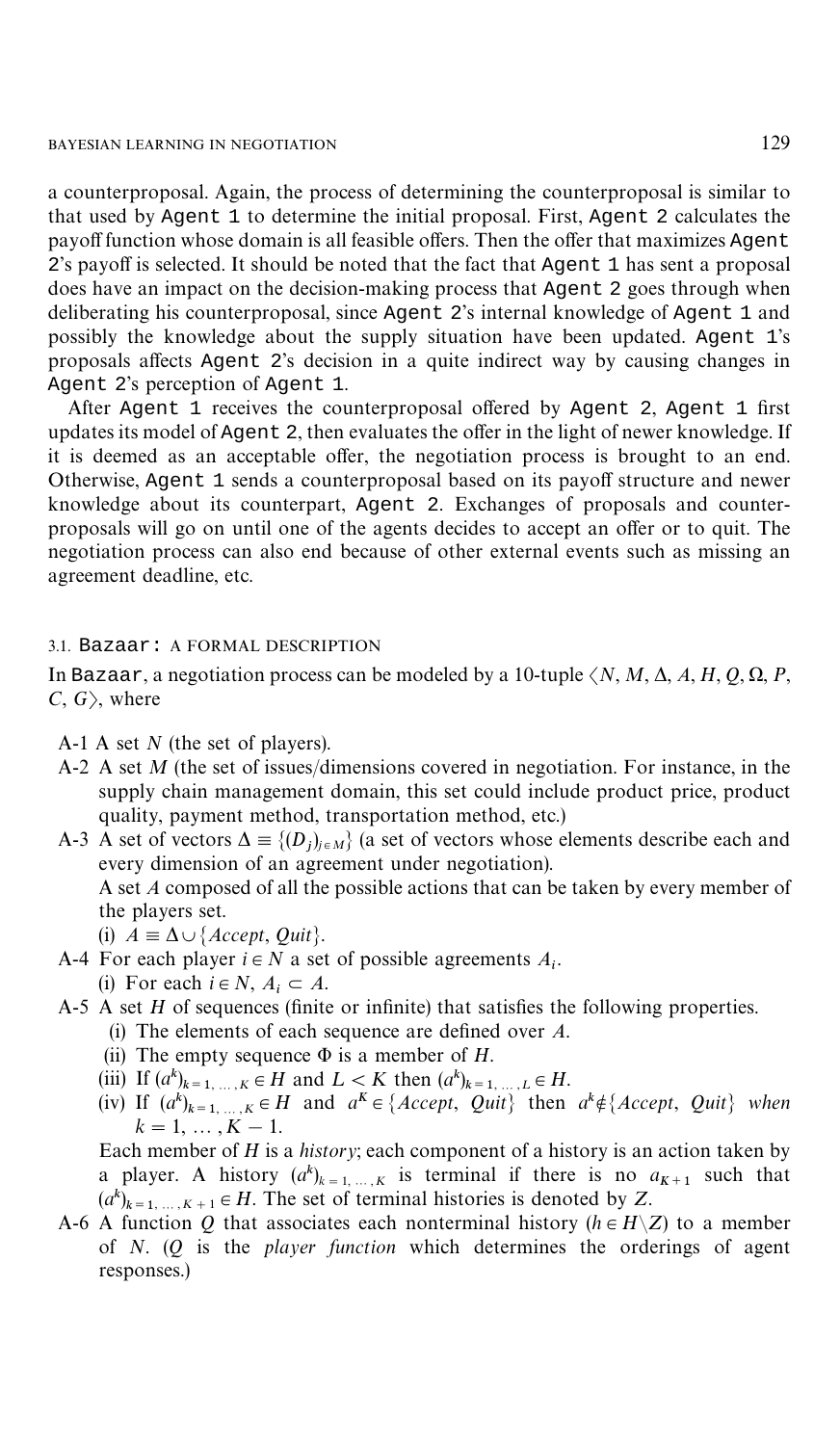- A-7 A set of  $\Omega$  of relevant information entities.  $\Omega$  is introduced to represent the players' knowledge and belief about the following aspects of negotiation.
	- (i) The parameters of the environment, which can change over time. For example, in supply chain management, global economic or industry-wide indices such as overall product supply and demand and interest rate, belong to  $\Omega$ .
	- (ii) Beliefs about other players. These beliefs can be approximately decomposed into the following three categories.
		- (a) Beliefs about the factual aspects of other agents, such as how their payoff functions are structured, how many resources they have, etc.
		- (b) Beliefs about the decision-making process of other agents. For example, what would be other player's reservation prices.
		- (c) Beliefs about meta-level issues such as the overall *negotiation style* of other players. Are they tough or compliant? How would they perceive a certain action? What about their risk-taking attitudes? etc.
- A-8 For each nonterminal history *h* and each player  $i \in N$ , a subjective probability distribution  $P_{h,i}$  defined over  $\Omega$ . This distribution is a concise representation of the knowledge held by each player in each stage of negotiation.
- A-9 For each player  $i \in N$ , each nonterminal history *h*, and each action  $a \in A_i$ , there is an implementation cost  $C_{i,h,a}$ .  $C$  can be interpreted as communication costs or costs associated with time caused by delaying terminal action (*Accept* or *Quit*).
- A-10 For each terminal history *h* and each player  $i \in N$ , a preference relation  $\geq_i$  on *h* and  $P_{h,i}(x)$ ,  $x \in \Omega$ .  $\geq_i$  in turn results in an evaluation function  $E_X^{(h,i)}[G_i(X,h)]$ .

We will present the solution strategy in Bazaar before we discuss the characteristics of the model.

#### 3.2. SOLUTION STRATEGY IN Bazaar

Although the role that the players play (e.g. selling or buying) with respect to initiating the negotiation process can have an impact, $\dagger$  the decision-making process in a negotiation scenario, viz. determining the particular contents of an offer/counteroffer (quit and accept can be viewed as a special offer), is symmetrical for all the players. So the following solution framework is not limited by roles of the players.

- (1) For each player *i*, a negotiation strategy is a sequence of actions  $(a_i^k, k = 1, ..., K)$ , where For each player *l*, a hegonation strategy is a sequence of action (*k*)  $\leq$  *k*) taken by *i*,
	- (a)  $k$  denot<br>
	(b)  $a_i^k \in A_i$
	- (c)  $a_i \in A_i$ ,<br>
	(c)  $a_i^K \in \{Accept, Quit\},\$
	- (c)  $a_i \in \{Accept, Quit\}$ ,<br>
	(d)  $a_i^k \notin \{Accept, Quit\}$  when  $k = 1, ..., K 1$ .
- (2) Before negotiation starts, each player has a certain amount of knowledge about  $\Omega$ , which may include the knowledge about the environment where the negotiation takes place, and may also include the prior knowledge about other players (from previous experience or from second-hand knowledge, etc.) This prior knowledge is denoted (see A-8) as  $P_{\phi}$ .

- For example, in a two-player supply chain situation, the supplier often is the first one to initiate a negotiation.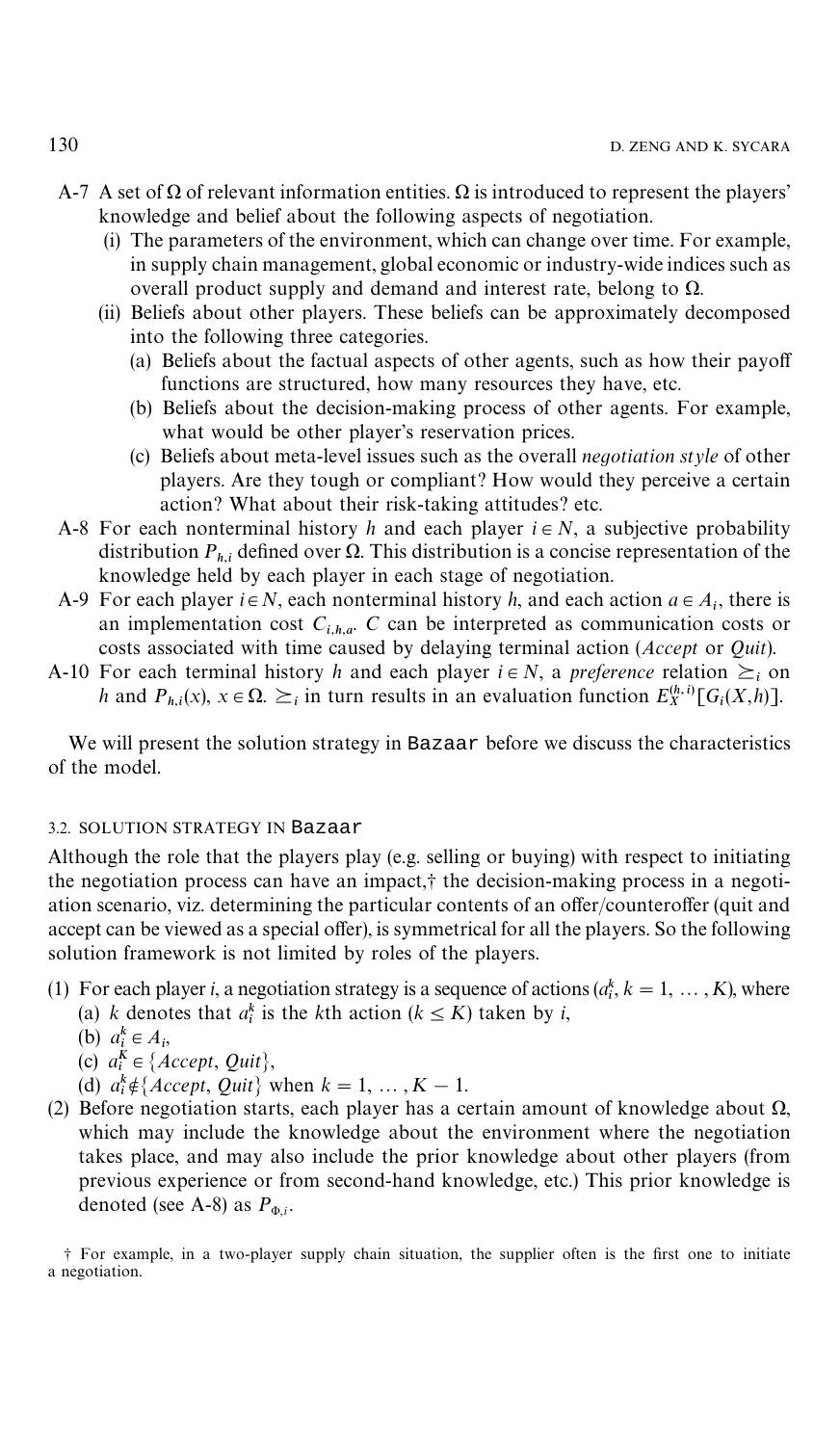- (3) Suppose player *i* has been interacting with another player *j* for *k* times. In other words, *i* has sent exactly *k* offers or counteroffers to *j* (presumably received *k* or  $k + 1$ offers or counter-offers from *j* depending on who initiated the negotiation process). Let us assume that neither *Accept* nor *Quit* has appeared in these offers and counteroffers. In Bazaar, the following information is available when *i* tries to figure out what to do next (the content of its  $(k + 1)$ th offer).
	- (i) All the actions taken by all the agents up to the current time point when *i* makes decision about the  $(k + 1)$ th offer. Formally, each and every history *h* that is a sequence of *k* actions is known to *i*. Let us denote this set of histories by  $H_{i,k}$ .
	- (ii) The set of subjective probability distribution over  $\Omega$ ,  $P_{H_{i,k-1},i} \equiv \{P_{h,i} | h \in H_{i,k-1}\}\$ is known to *i*.

The player takes the following steps to decide how to reply to the most recent action taken by other participant(s).

*Step* 1. Update his subjective evaluation about the environment and other players using Bayesian rules. Given prior distribution  $P_{H_{i,k-1},i}$  and newly incoming information  $H_{i,k}$ , calculate the posterior distribution  $P_{H_{i,k},i}$ .

*Step* 2. For  $h \in H_{i,k}$ , select the best action from  $A_i$  according to the following recursive evaluation criteria:

$$
V_{i,k,h} = E_X^{(h,i)} [G_i(X,h)] \text{ if } h \in Z
$$
  

$$
V_{i,k,h} = \max_{a \in A_i} \{ -C_{i,a,h} + \int_X [V_{i,k+1,(h,a)} \times P_{h,i}(X)] dX \} \text{ otherwise}
$$

The first equation represents the termination criterion. The second equation can be summarized as "always choose the action that maximizes the expected payoff given the information available at this stage''. The implementation cost *C* at this stage has been deducted from the future (expected) payoff.

#### 3.3. CHARACTERISTICS OF Bazaar

[Most game-theoretic models ass](#page-16-0)ume that the player has infinite reasoning and computation capacity. On the one hand, this infinite rationality assumption eliminates some of the theoretical problems (e.g. the precise definition of degree of rationality is unknown) associated with modeling agents with bounded rationality; on the other hand, it is just because of assuming infinite smartness of players that outguessing regress becomes a problem, since every participating agent tries to model others in a recursive fashion (e.g. Gmytrasiewicz  $\&$  Durfee, 1992). The fact that the agents do not have infinite reasoning capacity imposes natural termination for otherwise endless outguessing regress. This is precisely the foundation of Bazaar. Bazaar ignores some aspects of the ''strategic'' part of a game by modeling other players explicitly (see A-7) in terms of beliefs and uncertainty. This, along with its learning capability, differentiates Bazaar from other negotiation models. Other observations about Bazaar are the following.

• Bazaar aims at modeling multi-issue negotiation processes. By incorporating multiple dimensions into the action space, Bazaar is able to provide an expressive language to describe the relationships between these issues and possible trade-offs among them.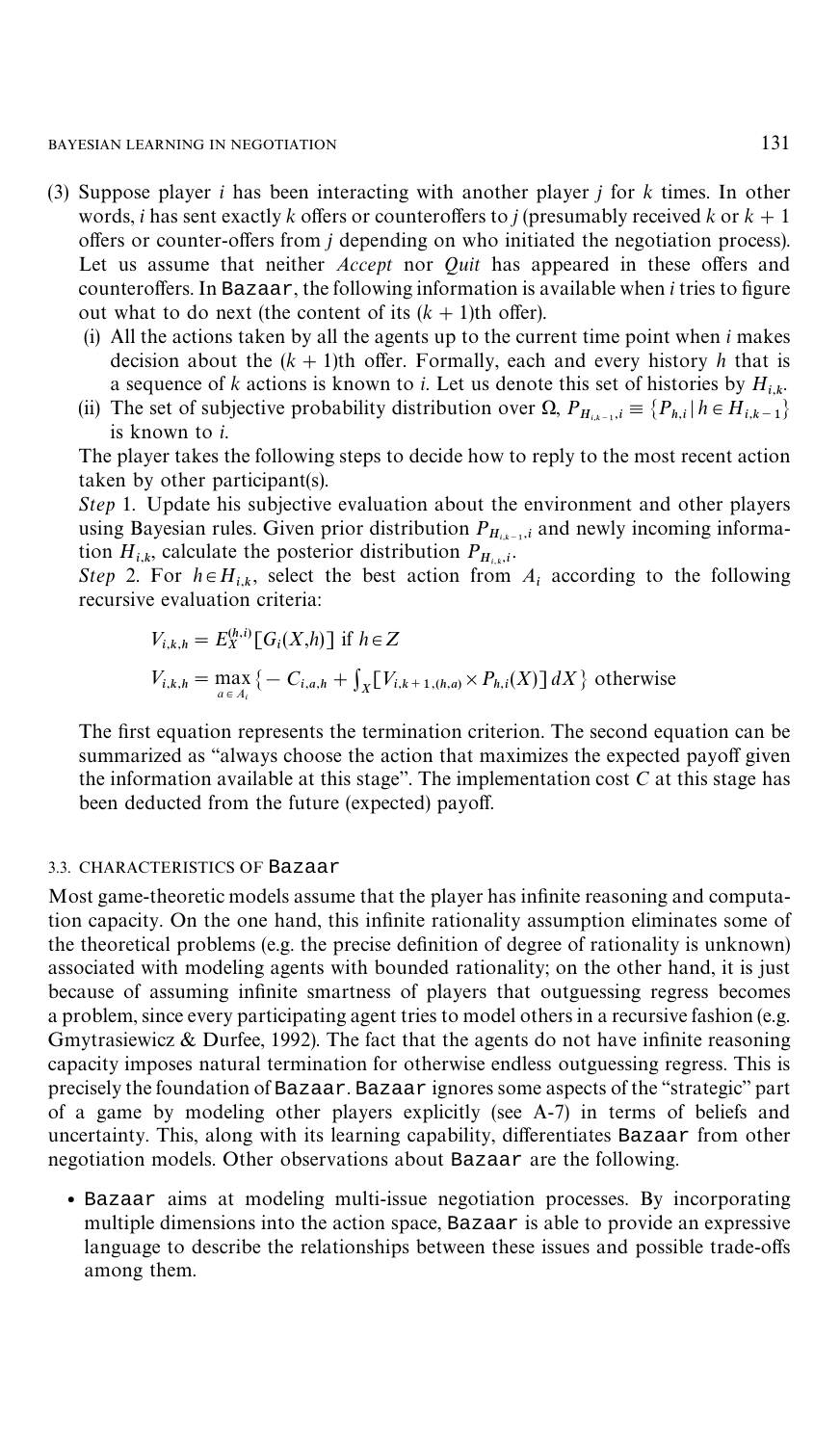- <sup>f</sup> Bazaar supports an *open*-world model. Any change in the outside environment, if relevant and perceived by a player, will have an impact on the player's subsequent decision-making processes. This feature is highly desirable and is seldom found in other negotiation models.
- In most of existing negotiation models, learning issues have been either simply ignored or oversimplified for theoretical convenience. Multi-agent learning issues can be addressed in Bazaar and conveniently supported by the iterative nature of sequential decision-making and the explicit representation of beliefs about other agents

#### **4. Learning in negotiation**

[The importance of learning in negotiation](#page-16-0) has been recently recognized in the game research community as fundamental for understanding human behavior as well as for developing new solution concepts (Jordan, 1992; Kalai & Lehrer, 1993; Osborne & Rubinstein, 1994). Theoretical results (most of which are partial and preliminary), however, are available only for the simplest game settings. Multi-agent learning has also increasingly drawn research efforts from distributed AI community (e.g. Mor, Goldman & Rosenschein, 1995; Sen [& Sekaran, 199](#page-16-0)5). In the context of Bazaar, we are using the Bayesian framework to update the knowledge and belief that each agent has about the environment and other agents. To address the computational complexity issues with Bayesian analysis, we use the Bayesian belief network representation and updating mechanism. In addition to providing efficient updating techniques, Bayesian belief networks offer an expressive modeling language and allow easy and flexible encoding of domain-specific knowledge (Pearl, 1988).

In this section, we revisit the buyer*—*supplier example used before to demonstrate how the Bayesian framework can be utilized in a negotiation setting. For illustrative purposes, we consider the negotiation process only from the viewpoint of the buyer and assume that the relevant information set  $\Omega$  is comprised of only one item: belief about the supplier's reservation price *RP*<sub>supplier</sub>. An agent's reservation price is the agent's threshold of offer acceptability. Typically, a reservation price is private to each agent, and is different for each agent for each negotiation issue. For example, a supplier's reservation price is the price such that the supplier agent will not accept an offer below this price; a buyer's reservation price is the price such that the buyer will not accept an offer above this price. As shown in Figure 1, when the supplier's reservation price  $RP_{\text{super}}$  is lower



FIGURE 1. An example of reservation prices and ''zone of agreement''.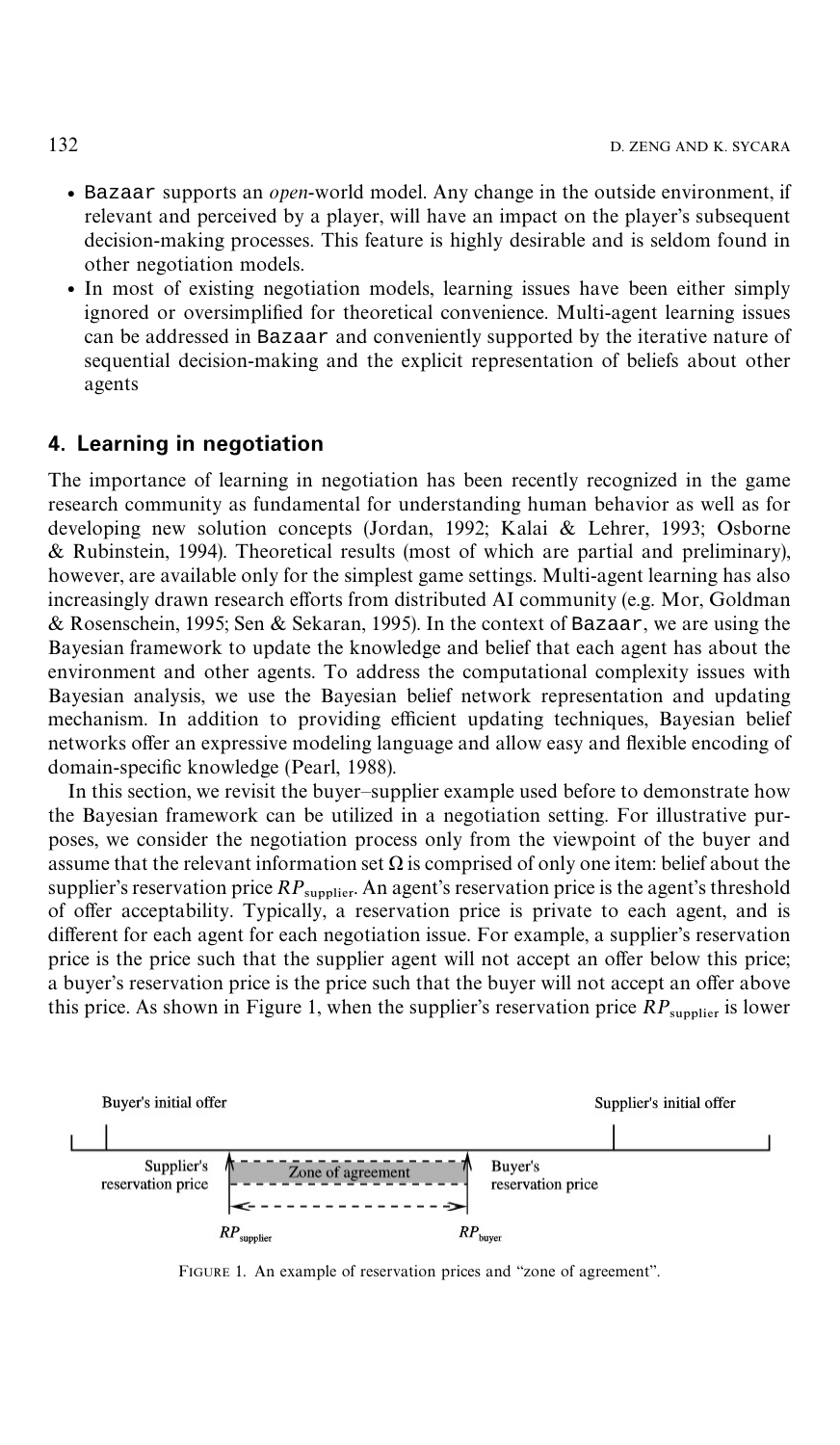

FIGURE 2. An example in which no "zone of agreement" exists.

than the buyer's reservation price  $RP_{\text{lower}}$ , any point within the "zone of agreement" is a candidate solution; while, if  $RP_{\text{buyer}}$  is lower than  $RP_{\text{supplier}}$ , as shown in Figure 2, the zone of agreement does not exist and no deal can be reached via negotiation. If a zone of agreement exists, typically both the buyer and the supplier will make concessions from their initial proposal. The buyer will increase his initial proposal, while the supplier will decrease his. Eventually, a proposal within the zone of agreement will be acceptable to both.

It is obvious that although the buyer knows his own reservation price, the precise value of  $RP_{\text{support}}$  is unknown to him. Therefore, the zone of agreement is not known by either of the agents. Nevertheless, the buyer is able to update his belief (learn) about  $RP_{\text{support}}$  based on his interactions with the supplier and on his domain knowledge. As a result of learning, the buyer is expected to gain more accurate expectation of the supplier's payoff structure and therefore make more advantageous offers. In this example, we show how the buyer's belief about  $RP_{\text{support}}$  can be updated during negotiation.

The buyer's partial belief about  $RP_{\text{supplier}}$  can be represented by a set of hypotheses  $H_i$  $i = 1, 2, ..., n$ . For instance, H<sub>1</sub> can be "*RP*<sub>supplier</sub> = \$100.00"; H<sub>2</sub> "*RP*<sub>supplier</sub> = \$90.00". *A priori* knowledge held by the buyer can be summarized as probabilistic evaluation over the set of hypotheses  ${H_i}$  (e.g.  $P(H_1) = 0.2$ ,  $P(H_2) = 0.35$ , ...). The Bayesian updating occurs when the buyer receives new signals from the outside environment or from the supplier. Along with domain-specific knowledge, these new signals enable the buyer to acquire new insights about *RP*<sub>supplier</sub> in the form of posterior subjective evaluation over H<sub>i</sub>. In our case, the offers and counteroffers (Offer<sub>supplier</sub>) from the supplier comprise the incoming signal, while the domain knowledge can be an observation such as ''Usually in our business people will offer a price which is above their reservation price by 17%'', which can be represented by a set of conditional statements of similar form, one of which is shown as follows:  $P(e_1 | H_1) = 0.30$ , where  $e_1$  represents "Offer<sub>supplier</sub> = \$117.00", and  $H_1$  " $RP_{\text{supplier}} = $100.00$ ".

Given the encoded domain knowledge in the form of conditional statements and the signal (*e*) in the form of offers made by the supplier, the buyer can use the standard Bayesian updating rule to revise his belief about *RP*<sub>supplier</sub>:

$$
P(\mathbf{H}_i|e) = \frac{P(\mathbf{H}_i) P(e|\mathbf{H}_i)}{\sum_{k=1}^{n} P(e|\mathbf{H}_k) P(\mathbf{H}_k)}
$$

.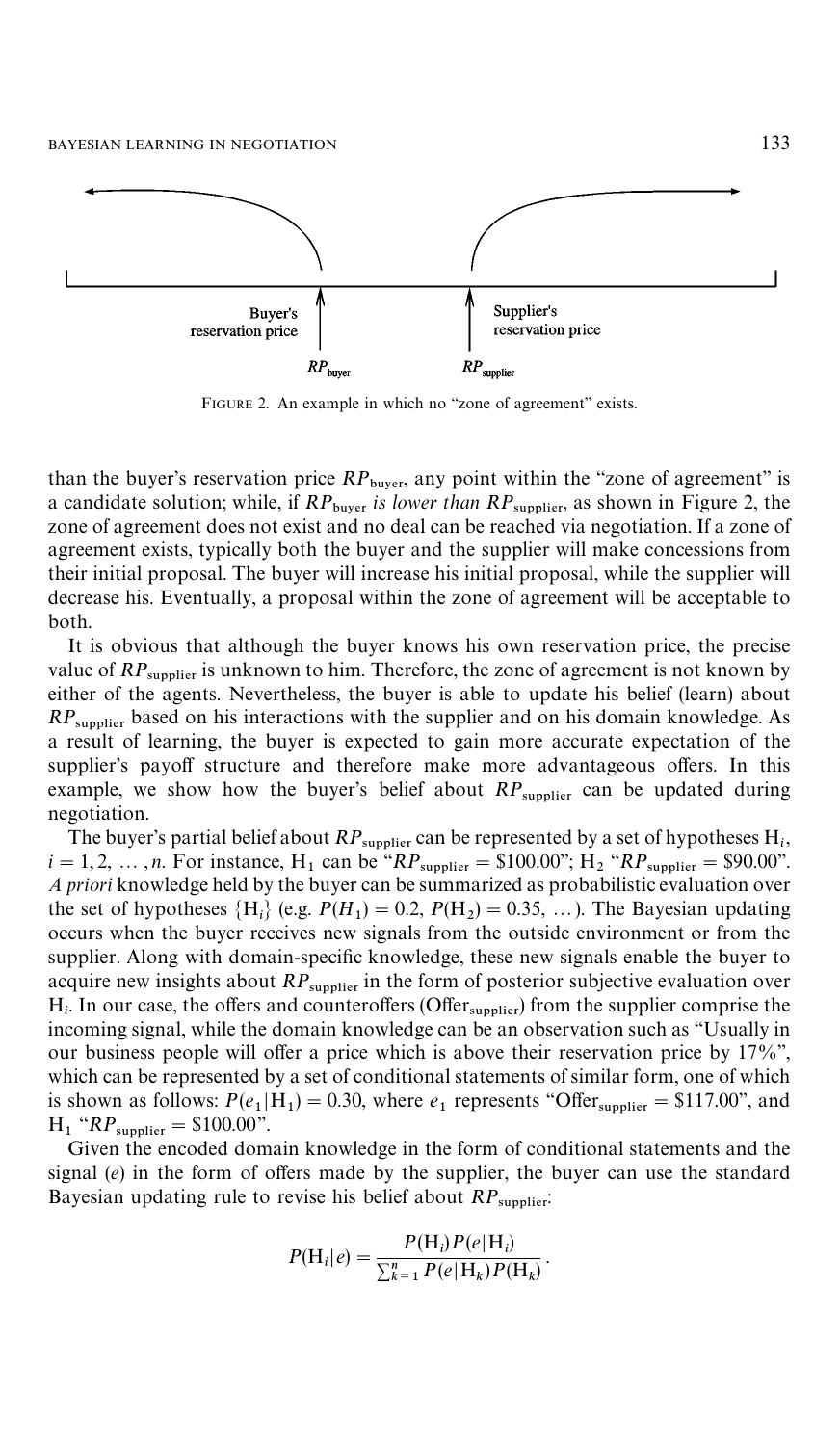We use a numerical example to show how this updating works. For simplicity, we suppose that the buyer knows that the supplier's reservation price is either \$100.00 or \$90.00. In other words, the buyer has only two hypotheses:  $H_1$ : " $RP_{\text{supplier}} = $100.00$ " and  $H_2$ : " $RP_{\text{supplier}} = $90.00$ ".

At the beginning of the negotiation, the buyer does not have any other additional information. His *a priori* knowledge can be summarized as  $P(H_1) = 0.5$ ,  $P(H_2) = 0.5$ .

In addition, we suppose that the buyer is aware of ''Suppliers will typically offer a price which is above their reservation price by 17%", part of which is encoded as:  $P(e_1|H_1) = 0.30$  and  $P(e_1|H_2) = 0.05$ , where  $e_1$  denotes the event that the supplier asks \$117.00 for the goods under negotiation.

Now suppose that the supplier offers \$117.00 for the product the buyer wants to purchase. Given this signal and the domain knowledge, the buyer can calculate the posterior estimation of  $RP_{\text{supplier}}$  as follows:

$$
P(\mathbf{H}_1|e_1) = \frac{P(\mathbf{H}_1)P(e_1|\mathbf{H}_1)}{P(\mathbf{H}_1)P(e_1|\mathbf{H}_1) + P(\mathbf{H}_2)P(e_1|\mathbf{H}_2)} = 85.7\%
$$

$$
P(\mathbf{H}_2|e_1) = \frac{P(\mathbf{H}_2)P(e_1|\mathbf{H}_2)}{P(\mathbf{H}_2)P(e_1|\mathbf{H}_1) + P(\mathbf{H}_2)P(e_1|\mathbf{H}_2)} = 14.3\%
$$

Suppose that the buyer adopts a simple negotiation strategy: ''Propose a price which is equal to the estimated  $RP_{\text{supplier}}$ . Prior to receiving the supplier's offer (\$117.00), the buyer would propose \$95.00 (the mean of the *RP*<sub>supplier</sub> subjective distribution). After receiving the offer from the supplier and updating his belief about  $RP_{\text{sunplier}}$ , the buyer will propose \$98.57 instead. Since the new offer is calculated based on a more accurate estimation of the supplier's utility structure, it might result in a potentially more beneficial final outcome for the buyer and may also help both sides reach the agreement more efficiently.

Some observations about this example are as follows. (1) Parameters contained in domain knowledge such as the estimated percentage of the supplier's offer over this reservation price (17%) can be updated is a similar fashion. For instance, it is not unrealistic to suppose that this percentage will drop when the negotiation process continues. (2) The belief updating can be triggered by events such as discovery of externally available information in addition to the supplier's offers. For instance, if the buyer finds out during the negotiation that the overall supply of the particular goods under negotiation is experiencing a tremendous increase, his estimated supplier's reservation price might drop without even receiving any new offers from the supplier. (3) In this example, we use the traditional Bayesian representation for illustrative purposes. Other efficient updating mechanisms utilizing more expressive representations such as the Bayesian network work essentially in the same way.

#### 4.1. THEORETICAL ANALYSIS OF UTILITY OF BAYESIAN LEARNING

In order to examine analytically the impact of learning on negotiation, we make certain simplifying assumptions.

(1) *Model and assumptions*. A group of *n* players play an infinitely repeated game. The stage game—the one-shot game being played in a repeated fashion—is described by the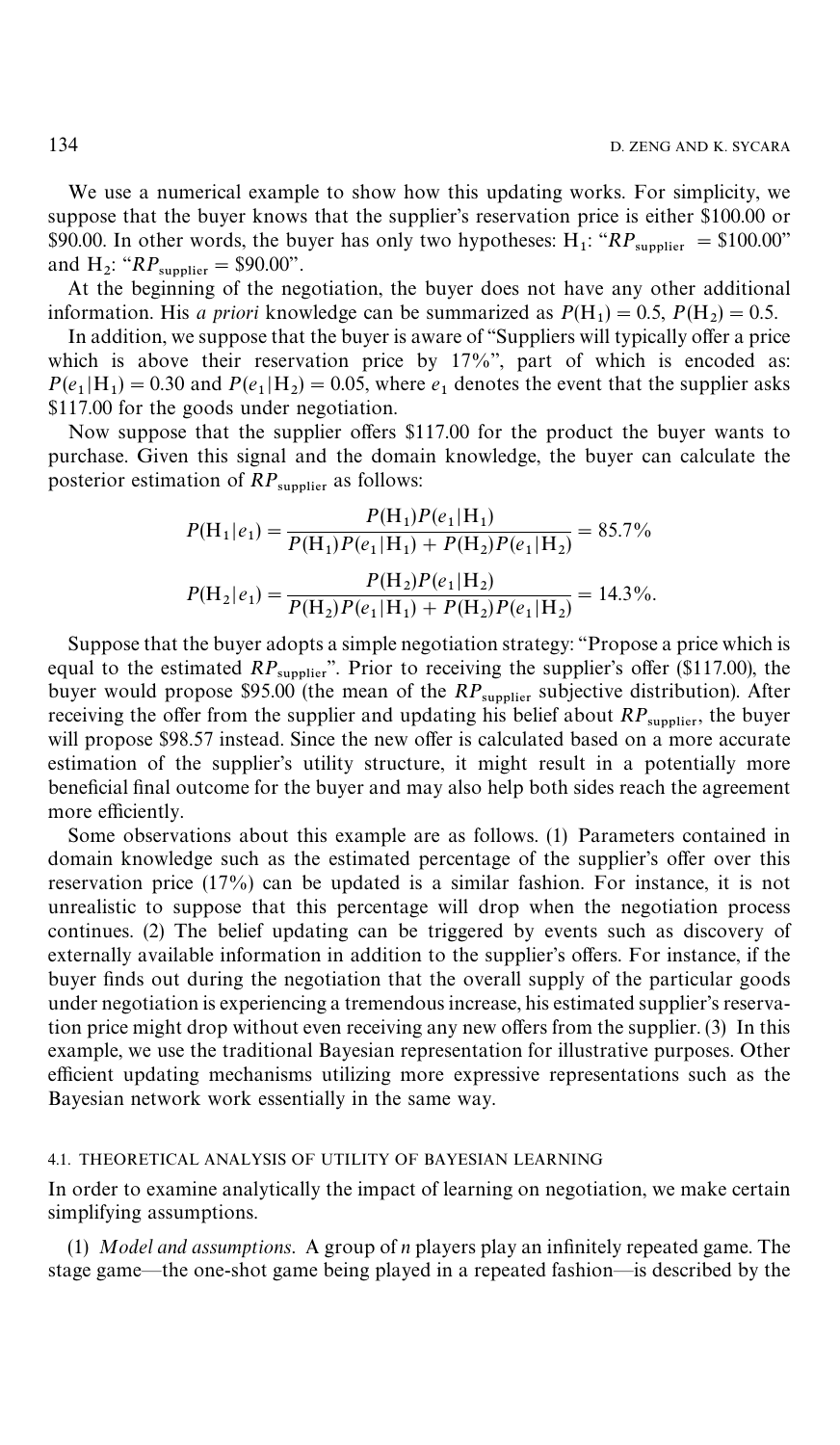following components:

- (i) *n* finite sets  $\Sigma_1, \Sigma_2, \dots, \Sigma_n$  of actions with  $\Sigma = \prod_{i=1}^n \Sigma_i$  denoting the set of action combinations.
- (ii) *n* payoff functions  $u_i: \Sigma \mapsto \Re$ .

We let  $H_t$  denote the set of histories of length *t*,  $t = 0,1,2, \ldots$  Denote by  $\overline{H} = \bigcup_t H_t$  the set of all finite histories.

A behavior strategy of player *i* is a function  $f_i: \overline{H} \mapsto \Delta(\Sigma_i)$  with  $\Delta(\Sigma_i)$  denoting the set of probability distribution on  $\Sigma_i$ . Thus, a strategy specifies how a player randomizes over his choices of actions after every history.

We assume that each player knows his own payoff function and that the players are fully informed about all realized past action combinations at each [stage.](#page-16-0)

[The play](#page-16-0)ers' objective is to maximize their long-term expected discounted payoff, relative to their individual subjective beliefs, including private probabilistic knowledge on the unknown parameters of the game, and beliefs about each other's strategies. Learning takes place at each stage when the players update their individual subjective beliefs using the Bayesian mechanism before entering the next stage of negotiation.

The following definitions are standard game-theoretic concepts (Osborne & Rubinstein, 1994).

(2) *Nash equilibrium*. A Nash-equilibrium of a game is a set of actions with the property that no player can profitably deviate from this equilibrium, given the actions of the other players.

(3)  $\varepsilon$ -*Nash equilibrium*. For any  $\varepsilon > 0$ , an  $\varepsilon$ -Nash equilibrium of a game is a set of actions with the property that no player has an alte[rnative](#page-16-0) [action](#page-16-0) [that](#page-16-0) [incre](#page-16-0)ases his payoff by more than  $\varepsilon$ , given the actions of the other players.

Lemma 1: If the players start with a vector of subjectively rational strategies, and if their individual subjective beliefs regarding opponents strategies are compatible with the truly chosen strategies, then they must converge in finite time to play according to an e-Nash equilibrium of the repeated game for arbitrary small  $\varepsilon$  (Kalai & Lehrer, 1993).

By subjectively rational strategies we mean that in each stage, the players take the action which maximizes their long-term expected discounted payoff, relative to their individual subjective beliefs. Compatibility with the truly chosen strategies means that there should be no event in the play of the infinite game which can occur yet be ru[led out](#page-16-0) [by the beliefs o](#page-16-0)f an individual player. Roughly speaking, initially each player assigns a strictly positive probability to the strategy which could be actually chosen by the opponent.

Lemma 2: After a sufficiently large time  $T$ , the real probability distribution over the future play of the game is  $\varepsilon$ -close to what player *i* believes the distribution is (Kalai & Lehrer 1993).

Based on these two lemmas, we prove the following Proposition.

Proposition 1: A player who uses the Bayesian mechanism to update his beliefs about the unknown parameters of the game and other player's strategies in a subjectively rational fashion performs at least as well as without the Bayesian learning.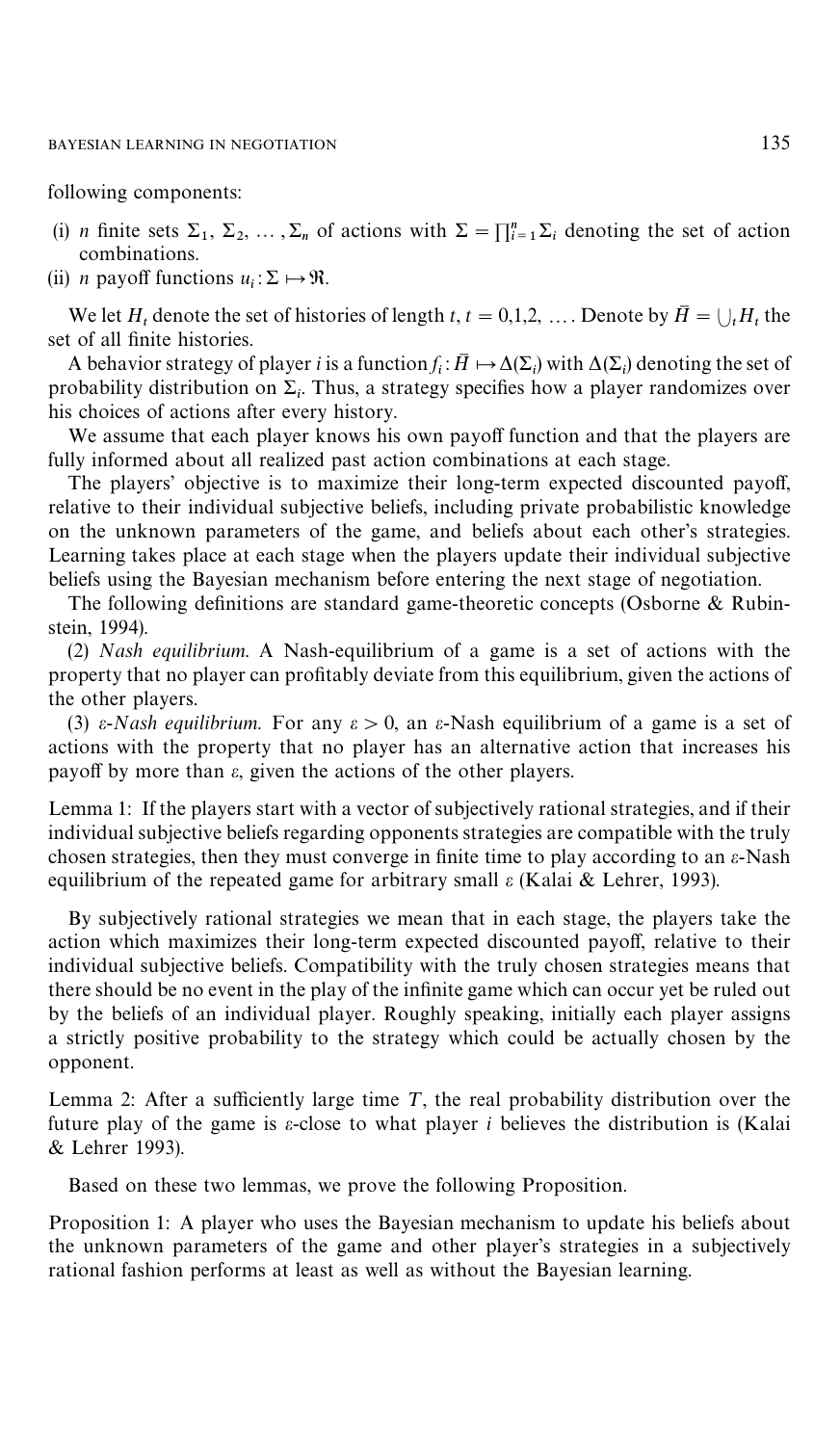*Proof*: Suppose a player, *P*, does not have Bayesian learning capability. *P* will play without adaptation according to his prior information about other players and unknown parameters of the game. We know from Lemma 2 that all the other players that are able to learn through the Bayesian updating will acquire the almost accurate beliefs over the future play and therefore play according to  $\varepsilon$ -Nash equilibrium. If *P* happens to select the *right* strategy at the very beginning, then in the long run learning does not make a difference, since eventually all the agents will play optimally. On the other hand, if *P* selects a sub-optimal strategy at the outset and cannot adapt its behavior accordingly given the observations of other players' behaviors, it is highly probable that his strategy deviates from  $\varepsilon$ -Nash equilibrium while others' strategies do not (from Lemma 1). According to the definition of  $\varepsilon$ -Nash-equilibrium, the proposition immediately follows.

From this proposition, we know that for the simple negotiation setting discussed here, learning is indeed beneficial, which reinforces our intuition that learning helps an agent acquire and update relevant negotiation information during the negotiation process and in turn helps the agent make knowledgeable and advantageous decisions.

## **5. Experimental study: learning in bargaining**

The analytic results given in the previous section ensure the benefit of the Bayesian learning in general. However, the assumptions made by the theory, such as the compatibility of initial subjective beliefs regarding opponent's strategies and the truly chosen strategies, are rarely met in a real negotiation setting. In addition, the theory does not articulate how fast the convergence of the belief update is. The negotiation can be over well before the asymptotic true estimation is achieved.

We conducted simulations in a simple bargaining setting to observe the interactions between the agents that learn and the agents that use fixed strategies. We ran experiments in various situations: learning agents vs. non-learning agents; learning agents vs. learning agents. Results from non-learning vs. non-learning were used as the baseline for comparison.

#### 5.1. EXPERIMENTAL DESIGN

In our initial experiments, we consider a simple bargaining scenario with the following characteristics.

- The set of players *N* is comprised of one buyer and one supplier.
- <sup>f</sup> The set of dimensions *M* contains only one issue, *price*.
- $\bullet$  For simplicity, the range of possible prices is from 0 to 100 units.
- The set of possible actions (proposed prices by either the buyer or the supplier) *A* equals to  $\{0, 1, 2, \ldots, 100\}$ .
- $\bullet$  The player function  $Q$  is defined in such a way that the buyer and the supplier make alternate proposals. Who will be proposing first is decided by coin-tossing.
- For simplicity, the relevant information set  $\Omega$  contains only the supplier's reservation price  $RP_s$  and the buyer's reservation price  $RP_b$ .
- Reservation prices are private information. In other words, each player only knows his own reservation price.
- The range of possible prices is public information.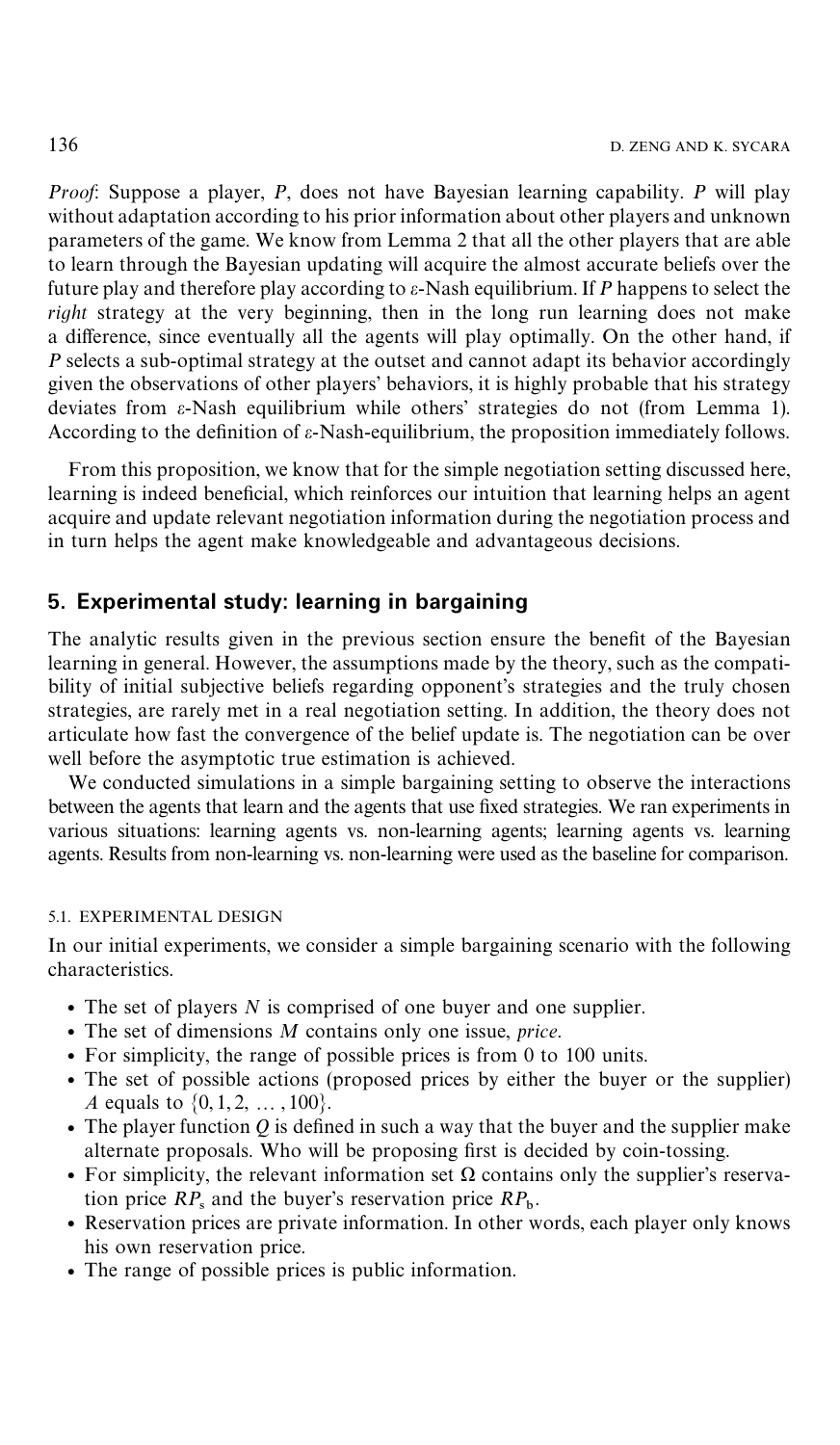- Each player's utility is linear to the final price (a number between 0 and 100) accepted by both players.
- Each agent is allowed to propose only strictly monotonically. For example, the supplier's subsequent offers will decrease monotonically, while the buyer's offers will increase monotonically. They are not allowed to propose the same value more than once.

Since the bargaining process (proposals/counterproposals) is symmetrical for the buyer and the supplier, the following discussions about the strategies with or without learning apply to both agents. In our experiments, by the *non*-*learning agents*, we mean the agent that makes his decision based solely on his own reservation price. For instance, the supplier may start proposing 100 initially. The buyer deems it unacceptable and proposes another value. Since the non-learning supplier does not have a model of the buyer (in terms of the buyer's reservation price), the supplier just compares the buyer's offer with his own reservation price  $RP_s$ . If the buyer's offer exceeds  $RP_s$ , the supplier will accept the offer and the negotiation process ends. If not, the supplier will propose a value which is below his previous offer by a fixed percentage (in our experiments, the percentage was arbitrarily set to 1.5%) but above  $RP_s$ : The non-learning buyer behaves essentially in the same way: whenever the supplier's offer is below the buyer's reservation price  $RP<sub>b</sub>$ , the buyer will accept the offer. Otherwise, the buyer counterproposes by increasing his previous offer by a fixed percentage (again, the proposed value should be below  $PR_b$ ).

The *learning* agent's negotiation strategy is fundamentally different. Decisions will be made based on both the agent's own and the opponent's reservation price. Note that reservation prices are private information and there is no way that the agent can know the exact value of his opponent's reservation price, even after an agreement has been reached. However, each learning agent can always have some *a priori* estimation about his opponent's reservation price and update his estimation during the negotiation process using the Bayesian updating mechanism as shown in the previous section. In our implementation, the agent represents his subjective beliefs about his opponent's reservation price using a piecewise probability distribution function. This function is implemented as a vector with 101 elements  $\Pi = [P_0, P_1, \dots, P_{100}]$ .<sup>†</sup> In this vector,  $P_i$  represents the agent's current estimation of the probability that his opponent's reservation price is *i*. The current estimation of his opponent's reservation price itself is calculated as the mean  $\sum_{i=0}^{100} i * P_i/101$ . In general, the buyer and the supplier will have different initial set of subjective belief vectors  $\Pi_s^0$  and  $\Pi_b^0$ .

The domain knowledge that the learning agents use to update their estimation of their opponent's reservation price is represented by 101 piecewise conditional probability distribution functions  $\{DK_i | i = 0,1,\ldots, 100\}$ . The distribution function  $DK_i$  essentially expresses what the opponent proposals would look like if his reservation price is *i*.

In our experiments, these conditional probability functions do not change. We define these functions using a simple heuristic (shown below). In reality, these functions can be learned by exploration of the space of proposals by an agent in repeated negotiation with the same opponent.

<sup>&</sup>lt;sup>†</sup> The actual proposed price will be rounded up to an integer value. To satisfy the strict monotonicity

assumption about the offers, the minimum difference between the new value and the old one is one unit.

<sup>‡</sup> Note that the price range is public knowledge.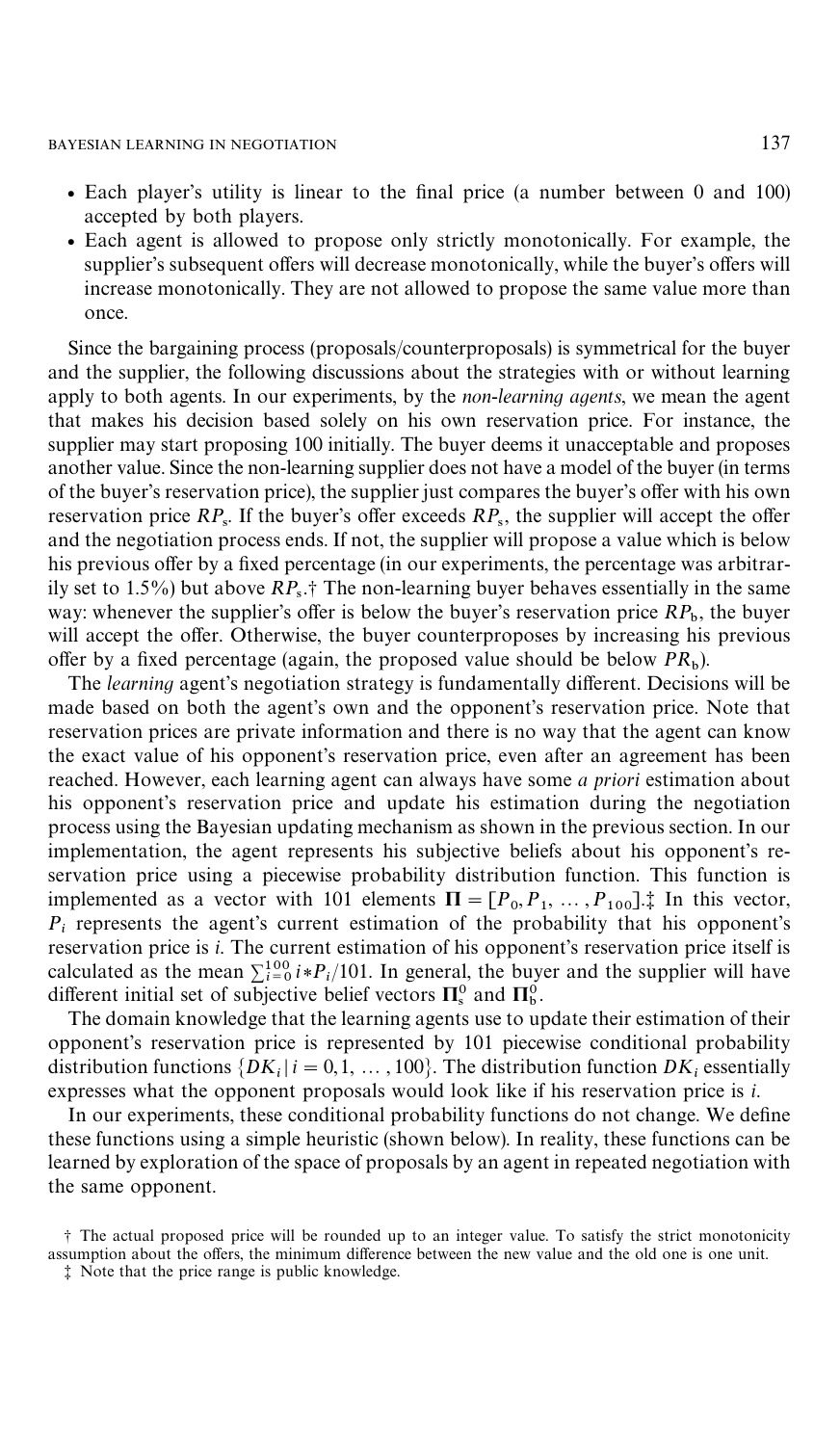#### 138 D. ZENG AND K. SYCARA



FIGURE 3. An example of conditional probability function  $DK_i^b$ .

The buyer and the supplier have a different set of conditional probability functions. Let us take the buyer's standpoint. One of the conditional distribution function  $DK_i^b$  represents the distribution of the possible proposals made by the supplier given that  $RP_s = i$ . Figure 3 shows the shape of  $DK_i^b$ . In essence, this function says that with a high probability, the supplier will propose a value 17% above his true reservation price; higher or lower than that is less probable. Similar functions are defined for the supplier as well. The difference is that the supplier believes that with a high probability the buyer will propose a value 17% *below* his true reservation price.

The price range in our experiments was [0*—*100]. To set up the initial estimation (*a priori* information), we assumed that the agents do not have information about each other at the beginning and that the agents have an ''optimistic'' view of each other. The buyer believes that with high probability the supplier's reservation price is 0, while the supplier believes at the beginning of the bargaining that with high probability the buyer's reservation price is 100.

The supplier's negotiation strategy is as follows: given the current estimation of the buyer's reservation price  $\hat{RP}_b$ , he will propose a value between  $RP_s$  and  $\hat{RP}_b$  equal to  $\alpha \times \widehat{RP}_{b} + (1 - \alpha) \times RP_{s}$ , where  $\alpha$  is a parameter set to 0.10 in our experiments. As in the non-learning agent case, the proposed price will be rounded up to an integer value and will be at least one unit less than the previous proposed value. When the counteroffer from the buyer exceeds  $RP_s$ , a deal is reached. Otherwise, the supplier updates his estimation of the buyer's reservation price and continues in essentially the same way. The buyer's negotiation strategy mirrors the supplier's.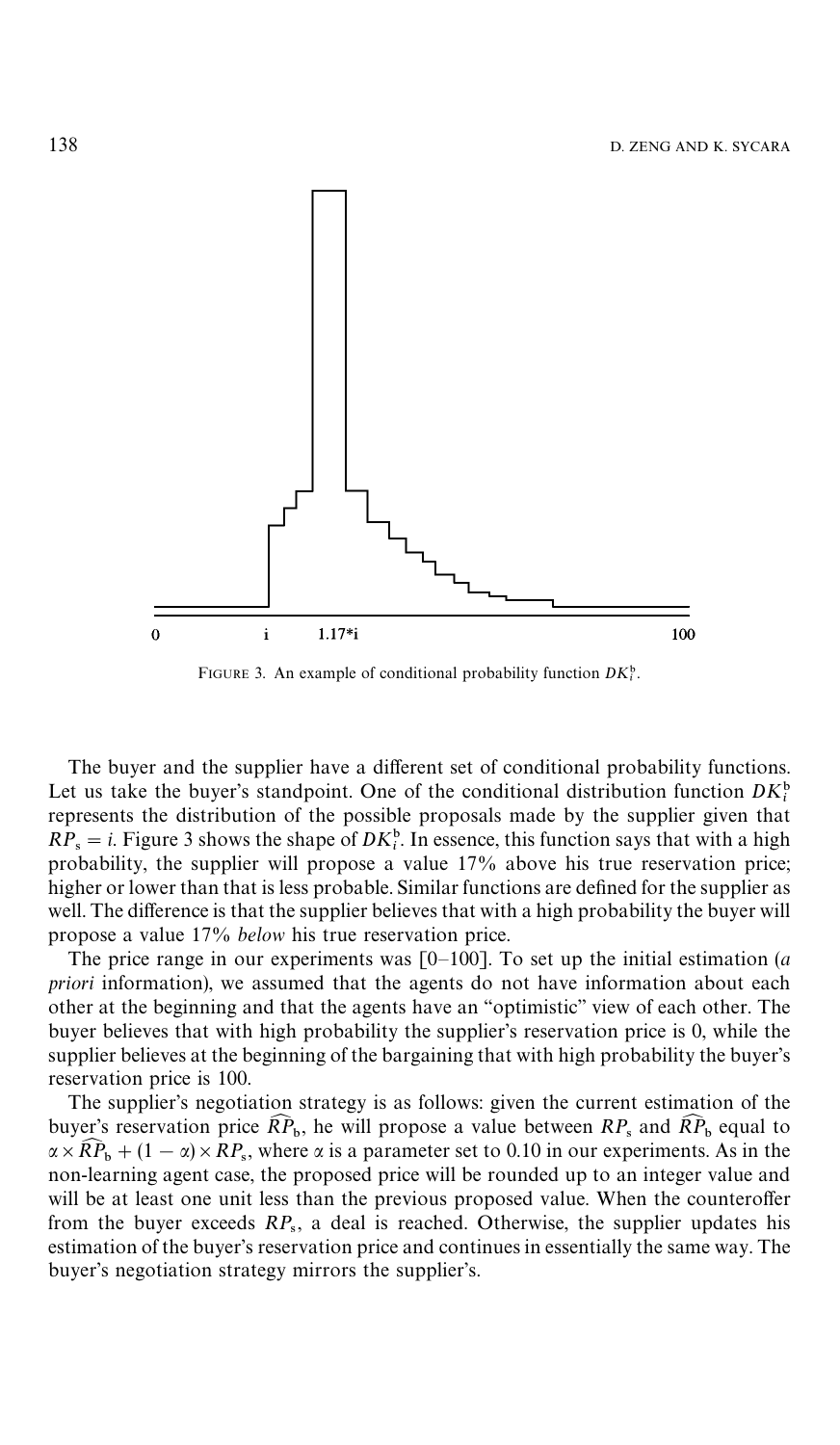TABLE 1 *Average performance of three experimental configurations*

| Configuration     | Joint utility | No. of proposals exchanged |
|-------------------|---------------|----------------------------|
| Both learn        | 0.22          | 24                         |
| Neither learn     | 0.18          | 34                         |
| Only buyer learns | 0.15          | 28                         |

#### 5.2. EXPERIMENTAL RESULTS

We conducted experiments in three different settings.

- (1) Non-learning buyer vs. non-learning supplier.
- (2) Learning buyer vs. learning supplier.
- (3) Learning buyer vs. non-learning supplier.

For each configuration, we ran 500 random experiments. Each experiment instance corresponds to a complete bargaining scenario which involves multiple rounds of exchanging proposals and counterproposals. We generated these 500 random instances of experiment by creating 500 pairs of random numbers. Out of each pair, the lower end, representing the supplier's reservation price, was a realization of a random number that is uniformly distributed in the interval [0*—*[49\]. The upper en](#page-16-0)d, representing the buyer's reservation price, was a realization of a random number that is uniformly distributed in the interval [50*—*100]. In this way, we ensured that the zone of agreement always exists. Note that learning takes place *within* each run of the experiment rather than between the experiment runs.

We measured the quality of a particular bargaining process using the normalized joint utility fashioned after the Nash solution (Luce  $&$  Raiffa, 1957). Suppose the buyer and the supplier agree on a particular price  $P_{*}$ , the joint utility is then defined as

$$
\frac{(P_* - RP_*) \times (RP_b - P_*)}{(RP_b - RP_s)^2}.
$$

It can be easily shown that the joint utility reaches the maximum 0.25 when  $P_*$  is the arithmetic average of  $RP<sub>b</sub>$  and  $RP<sub>s</sub>$ . Note that in our experimental setting, this theoretic maximum might not be reached, for  $RP<sub>b</sub>$  and  $RP<sub>s</sub>$  are not known to both agents.

The cost of a bargaining process is measured by the number of proposals exchanged before reaching an agreement. We report in Table 1 the average performance of all three configurations. Our observations about these experimental results are as follows.

• We noticed that in terms of overall bargaining quality and number of proposals exchanged to reach a compromise, the ''both learn'' configuration outperformed the other two. This confirmed our intuition that building learning capability into agents' decision-making helps agents form more accurate model of the opponent and results in better performance and less expensive process.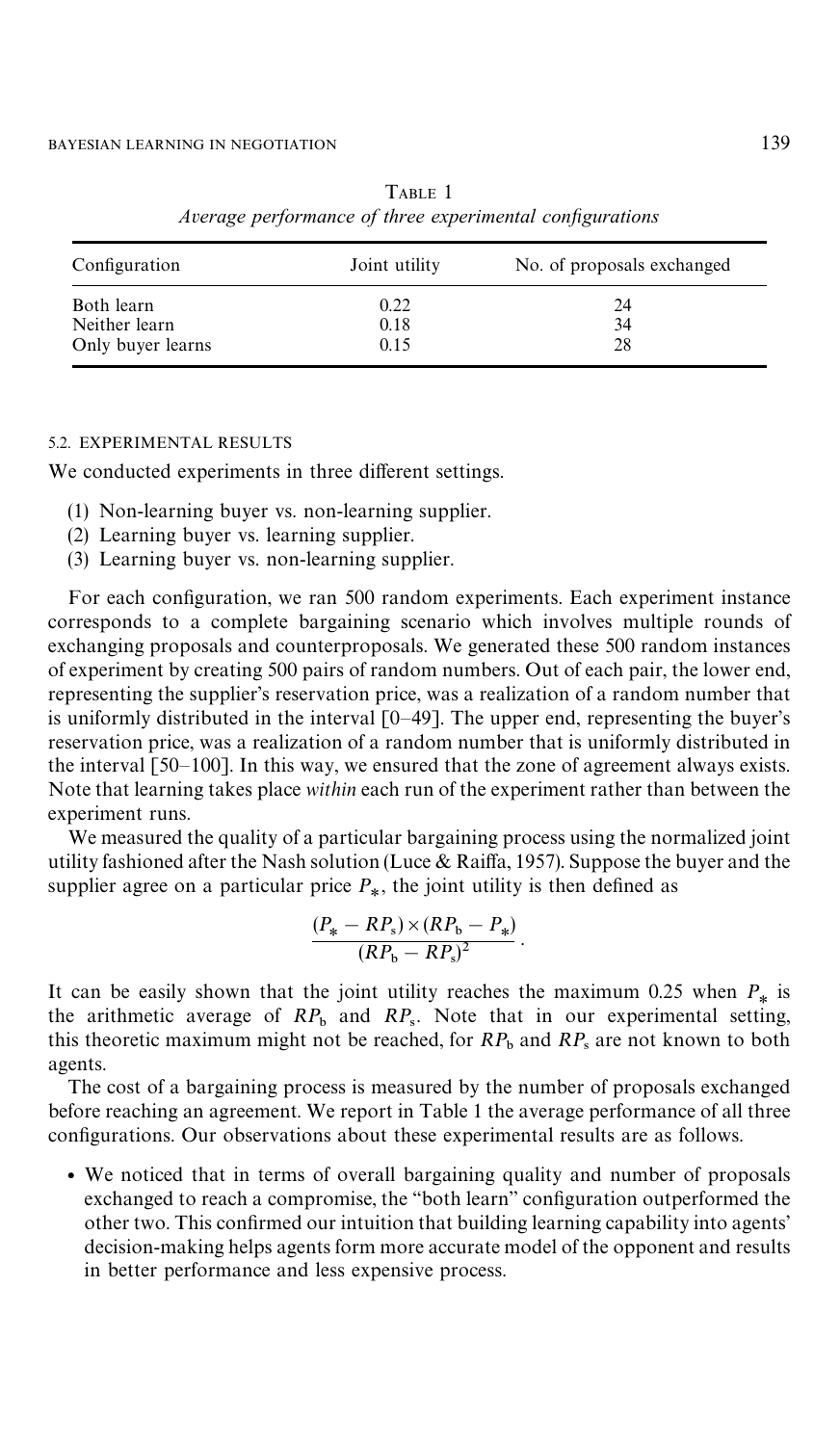140 D. ZENG AND K. SYCARA



FIGURE 4. Relations between the size of the zones of agreement  $\&$  percent improvement of joint utility.

• Judged from the viewpoint of the joint utility, the "only buyer learns" configuration does less well compared with ''both learn''. In effect, it is even worse than ''neither learn''. A careful examination of data reveals that although the joint utility suffers, the buyer (the only learning agent) actually did consistently better for himself (in terms of maximizing his own individual utility) than he did in the ''both learn'' configuration. We suspect the reason is that the buyer has formed better estimation of his non-learning opponent's reservation price and therefore takes advantage of the ''dummy'' supplier. Since the optimal Nash solution requires an even split in the zone of the agreement, the buyer-dominant solution leads to lower joint utility. The ''neither learn'' configuration does not show any consistent bias either in favor of the buyer or the supplier.

We examined the data of "neither learn" and "both learn" in more detail by further dividing all the 500 experiment instances (1000 instances altogether for both configurations) into different categories according to the size of the zone of agreement. Then, we calculated the differences of the corresponding joint utilities between ''neither learn'' and ''both learn'' and plotted the percentage difference in joint utility improvement against the size of the zone of agreement. The result is shown in Figure 4. We observed that there seems to be a positive correlation between these two variables. An intuitive explanation could be that the greater the room for agreement flexibility (greater the zone of agreement), the better the learning agents seize the opportunity.

# **6. Concluding remarks and future work**

In this paper, we presented Bazaar, a sequential decision-making model of negotiation in which multi-agent learning is an integral construct of the model. This model is motivated by providing a computational framework for negotiation which satisfies the following features: (1) the model provides an operational algorithm to guide offers instead of only prescribing the final outcome, and (2) learning can be easily incorporated into the model. Both theoretical results and initial experiments show that learning is beneficial in this sequential negotiation model. Current work focuses on conducting more extensive experiments and theoretical analysis of the impact of learning under various conditions. Future work will investigate the application of the Bazaar framework on non-trivial negotiation scenarios such as supply chain management.